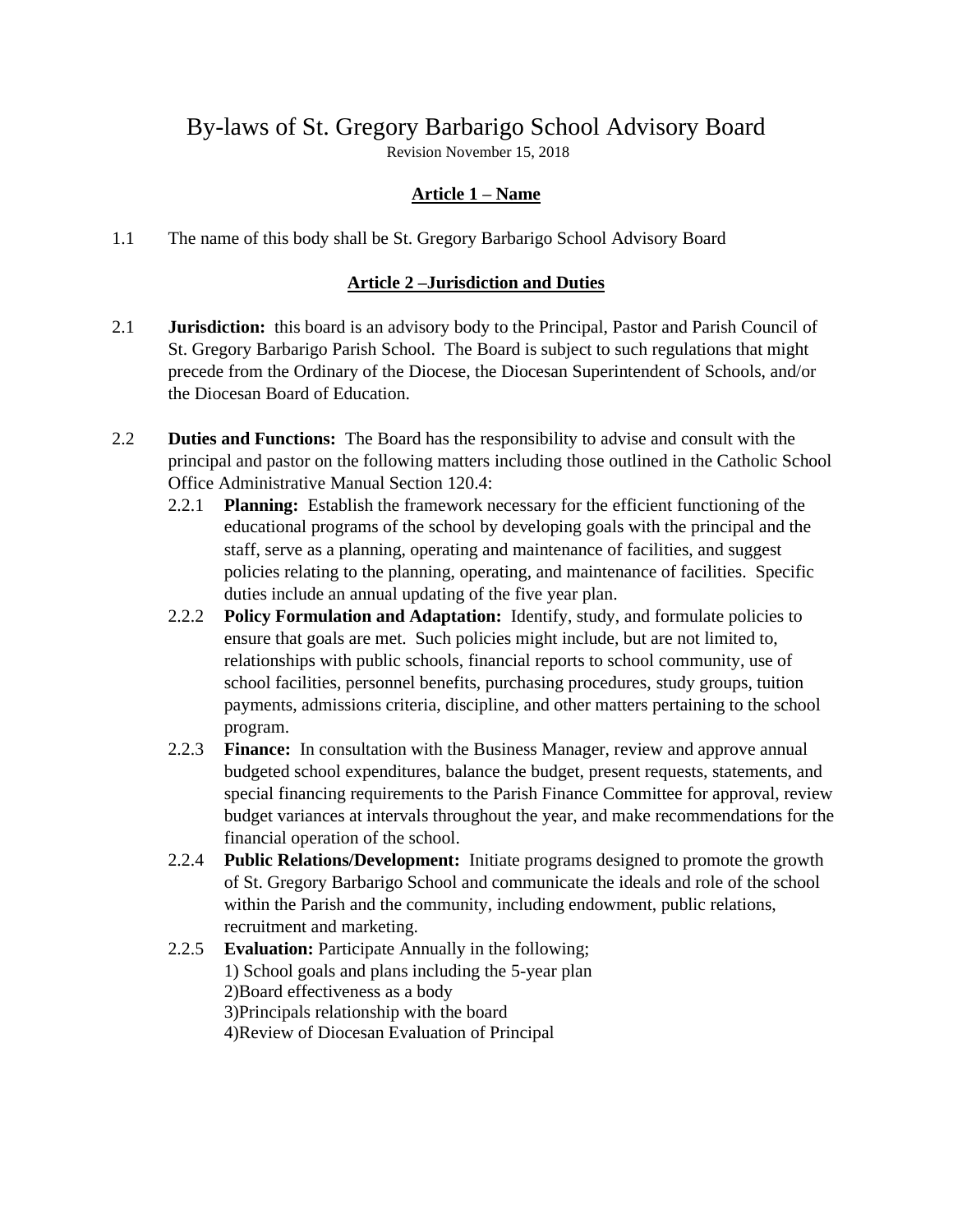### **Article 3 – Organization**

- 3.1 St. Gregory Barbarigo School Advisory Board shall consist of seven to nine lay members.
- 3.2 The Pastor of St. Gregory Barbarigo Church shall be ex-officio (non-voting) member of the Board and shall be the final governing authority on all matters after full consultation with the Board's recommendations and the school principal.
- 3.3 The principal of St. Gregory Barbarigo School shall also be ex-officio (non-voting) member of the Board.
- 3.4 All other visitors or diocesan staff and leadership shall be ex-officio (non-voting members).
- 3.5 Each lay member shall serve a term of three years and is eligible to serve two consecutive terms. If a member is unable to complete his or her term of office, another member will be recommended to the Pastor by the Board to fill the term. The Board President shall preside over the recommendation process.
- 3.6 An election will be held when needed, and the Board will submit a list of eligible candidates to be placed on the ballot. Nominations for new members shall be made before the April meeting of the Board. Elections are to be held before the June meeting. Applications for School Advisory positions are available in the school office. Elections will take place in a manner that gives every school family the opportunity to vote. Parishioners with no children attending St. Gregory Barbarigo School will be given the opportunity to vote by requesting a ballot. Terms shall expire at the end of the June board meeting each year.
- 3.7 Board members must be 21 years of age, and either have a child enrolled in St. Gregory School at the time of election or be a registered member of the parish.
- 3.8 New members will be installed at the end of the regular June business meeting. After the installation, the principal shall oversee the election of officers.
- 3.9 The President of the Board in conjunction with the principal, pastor and diocese, will coordinate orientation for new Board members, following the election. Amongst other elements, orientation will include review and discussion of these by-laws.

#### **Article 4 – Duties of Officers**

- 4.1 The officers of the Board shall consist of President, Vice President, and a Secretary.
- 4.2 Any lay member of the Board is eligible for any office.
- 4.3 President
	- 4.3.1 Prepare the agenda in coordination with input from all board members, the principal, and the pastor.
	- 4.3.2 Communicate the agenda and packet to all members, the principal and pastor within 48 hours prior to the meeting.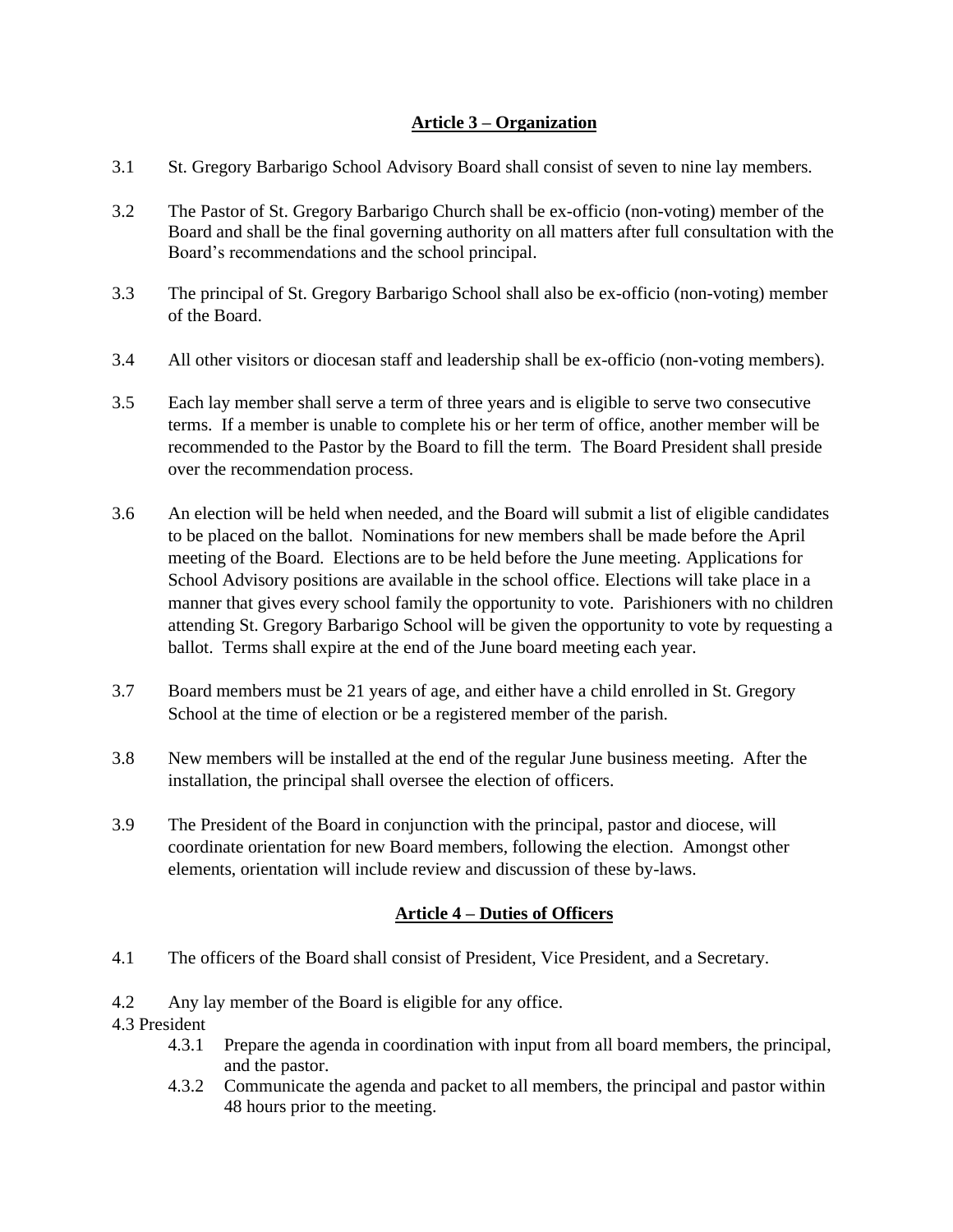- 4.3.3 Preside and Direct all activities at regular and special meetings of the board.
- 4.3.4 Appoint members to special/ and or standing committees.
- 4.3.5 Coordinate with the principal to establish monthly report expectations to the board.

#### 4.4 Vice President

- 4.4.1 Perform all duties of the president in the president's absence.
- 4.4.2 Maintain the time for the meeting.

#### 4.5 Secretary

- 4.5.1 Maintain a written record of all acts of the board and shall conduct, receive, and dispose of all correspondence as directed.
- 4.5.1 Provide Previous Meeting Minutes for approval to the President one (1) week before the scheduled meeting to be approved at.
- 4.5.2 Upon approval of minutes, ensure records are communicated in school correspondence monthly, parish archives and copied to the secretary's record.

## **Article 5 – Procedures**

- 5.1 The ordinary of the order of the meeting shall be:
	- Call to Order
	- Prayer
	- Approval of previous meeting minutes
	- Approval of agenda
	- Unfinished business
	- Principal's report and/or report of committees
	- Approval of reports
	- Communication and petitions
	- New business
	- Executive session (if needed)
	- Prayer
	- Adjournment
- 5.2 Length of meetings: All regular and special meetings of the Board shall not exceed 2 ½ hours in length. A vote must be taken to extend for each ½ hour period, with the total meeting time not to exceed 3 ½ hours.
- 5.3 Persons wishing an item to be placed on the agenda must submit a request to the Principal or President of the Board ten days prior to the meeting date. Two or more Board members may present last minute emergency items for the agenda.

#### 5.4 Minutes:

- 5.4.1 Minutes of the previous meetings shall be prepared and e-mailed or delivered to the members before the next meeting.
- 5.4.2 The reading of the minutes will be dispensed with at meetings, and the president may call for their approval immediately after opening prayer.